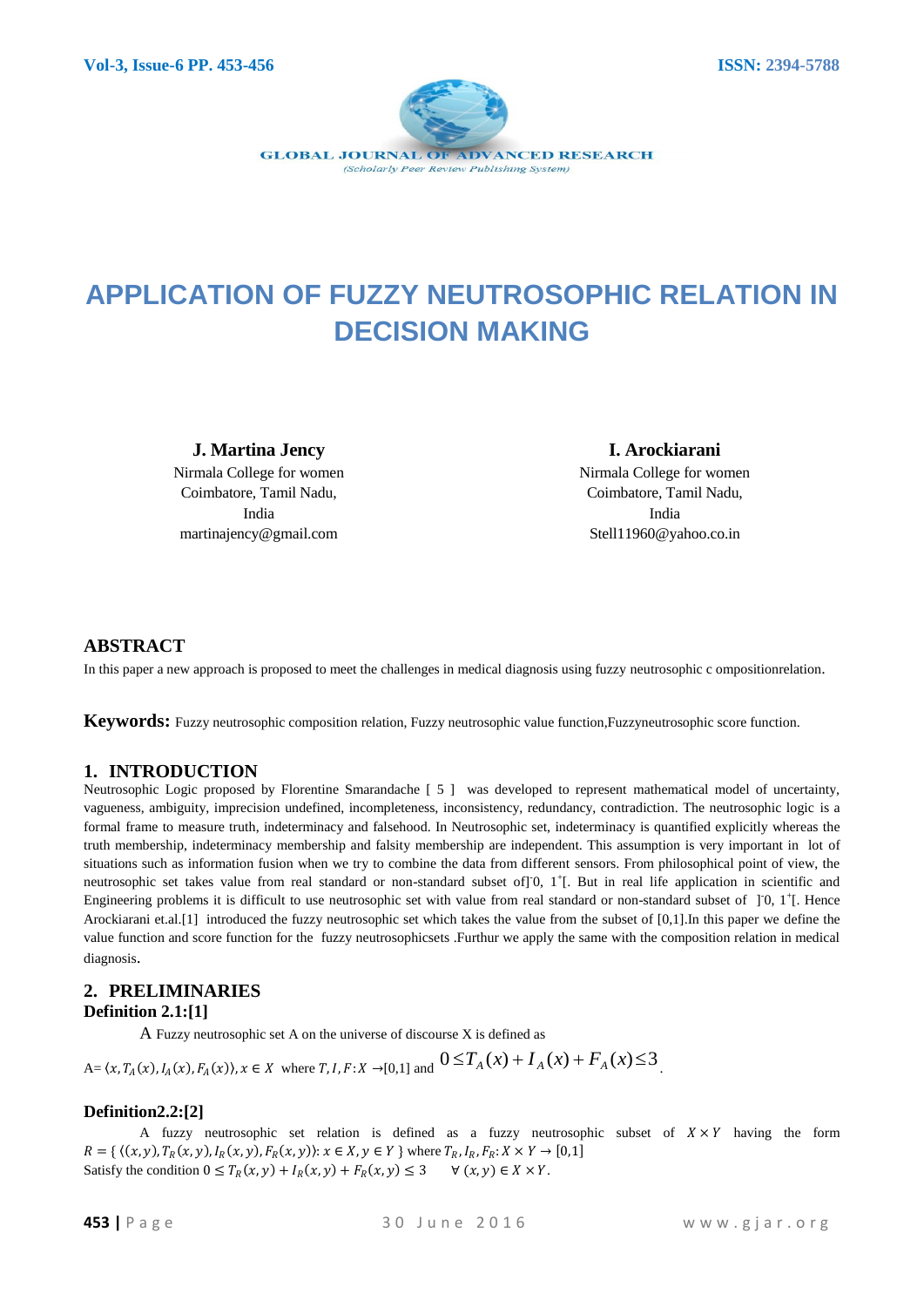

(Scholarly Peer Review Publishing System)

We will denote with  $FNR(X \times Y)$  the set of all fuzzy neutrosophic subsets in  $X \times Y$ .

#### **Definition 2.3:[2]**

Given a binary fuzzy neutrosophic relation between X and Y, we can define  $R^{-1}$  between Y and X by means of  $T_{R^{-1}}(y, x) =$  $T_R(x, y), I_{R^{-1}}(y, x) = I_R(x, y), F_{R^{-1}}(y, x) = F_R(x, y) \forall (x, y) \in X \times Y$  to which we call inverse relation of R. Definition 2.4:[2]

Let  $\alpha, \beta, \lambda, \rho$  be t-norms or t-conorms not necessarily dual two – two,  $R \in FNR(X \times Y)$  and  $P \in FNR(Y \times Z)$ . We will call  $\alpha$ ,  $\beta$ 

composed relation °  $\lambda, \rho$  $R \in FNR(X \times Z)$  to the one defined by

$$
\begin{array}{c}\n\alpha, \beta \\
P \circ R = \left\{ \left\langle (x, z), T \underset{P \circ R}{\underset{\alpha, \beta}{\alpha, \beta}} (x, z), I \underset{P \circ R}{\underset{\alpha, \beta}{\alpha, \beta}} (x, z), F \underset{P \circ R}{\underset{\alpha, \beta}{\alpha, \beta}} (x, z) \right\rangle / x \in X, z \in Z \right\}\n\end{array}
$$

Where,

Whene

$$
T_{\alpha,\beta}(x,z) = \frac{\alpha}{y} \{\beta[T_R(x,y), T_P(y,z)]\}, I_{\alpha,\beta}(x,z) = \frac{\alpha}{y} \{\beta[I_R(x,y), I_P(y,z)]\}
$$
  
\n
$$
F_{\alpha,\beta}(x,z) = \frac{\lambda}{y} \{\rho[F_R(x,y), F_P(y,z)]\}
$$
  
\n
$$
F_{\alpha,\beta}(x,z) = \frac{\lambda}{y} \{\rho[F_R(x,y), F_P(y,z)]\}
$$
  
\n
$$
P_{\alpha,\beta}(x,z) + I_{\alpha,\beta}(x,z) + F_{\alpha,\beta}(x,z) \le 3 \forall (x,z) \in X \times Z
$$
  
\n
$$
P_{\alpha,\beta}(x,z) + I_{\alpha,\beta}(x,z) + F_{\alpha,\beta}(x,z) \le 3 \forall (x,z) \in X \times Z
$$

The choice of the t-norms and t-conorms $\alpha$ ,  $\beta$ ,  $\lambda$ ,  $\rho$  in the previous definition, is evidently conditioned by the fulfilment of

$$
0 \leq T \underset{\substack{P \circ R \\ \lambda, \rho}}{\underset{\alpha, \beta}{\underset{\gamma \circ R}{\times} (x, z) + I}} \underset{\substack{\alpha, \beta \\ \lambda, \rho}}{\underset{\gamma \circ R}{\underset{\gamma \circ R}{\times} (x, z) + F}} \underset{\substack{\alpha, \beta \\ \lambda, \rho}}{\underset{\gamma \circ R}{\times} (x, z) \leq 3 \, \forall (x, z) \in X \times Z}.
$$

## **Definition 2.5:[3]**

Let X be a set and let  $P, Q \in FNR(X)$ . Then the composition  $Q \circ P$  of P and Q can also be defined as follows: for any  $x, y \in X$  $T_{Q \circ P}(x, y) = \bigvee_{z \in X} [T_P(x, z) \wedge T_Q(z, y)] I_{Q \circ P}(x, y) = \bigvee_{z \in X} [I_P(x, z) \wedge I_Q(z, y)]$  and  $F_{Q \circ P}(x, y) = \bigwedge_{z \in X} [F_P(x, z) \vee F_Q(z, y)]$ 

## **3. APPLICATION OF FUZZY NEUTROSOPHIC COMPOSITION RELATION IN MEDICAL DIAGNOSIS Definition 3.1:**

Let A be fuzzy neutrosophic set. Then the value function of A is defined as  $V(A)=T_A+(1-I_A)-F_A$  where  $T_A$ ,  $I_A$  and

 $F_A$  denotes the Truth value, indeterministic value and false value of  $A$  respectively.

## **Definition3.2:**

Let  $A$  be fuzzy neutrosophicset. Then the score function of  $A$  is defined as  $S_2 = T_j - I_j F_j$  We define mathematically, a

patient is a fuzzy neutrosophic set, say  $\,P_i$  , on the set of symptoms  $\,S\,$  and the fuzzy neutrosophic relation from the set of symptoms  $\,S\,$ 

to the set of diseases  $D$ , which reveals the degree of association, indetermination and the degree of non-association between the patients and symptoms and between symptoms and diseases.

#### **Algorithm:**

*Step 1*: The symptoms of the patients are given in Table I .i.e. the relation  $Q(P \to S)$  between the patients and symptoms are noted.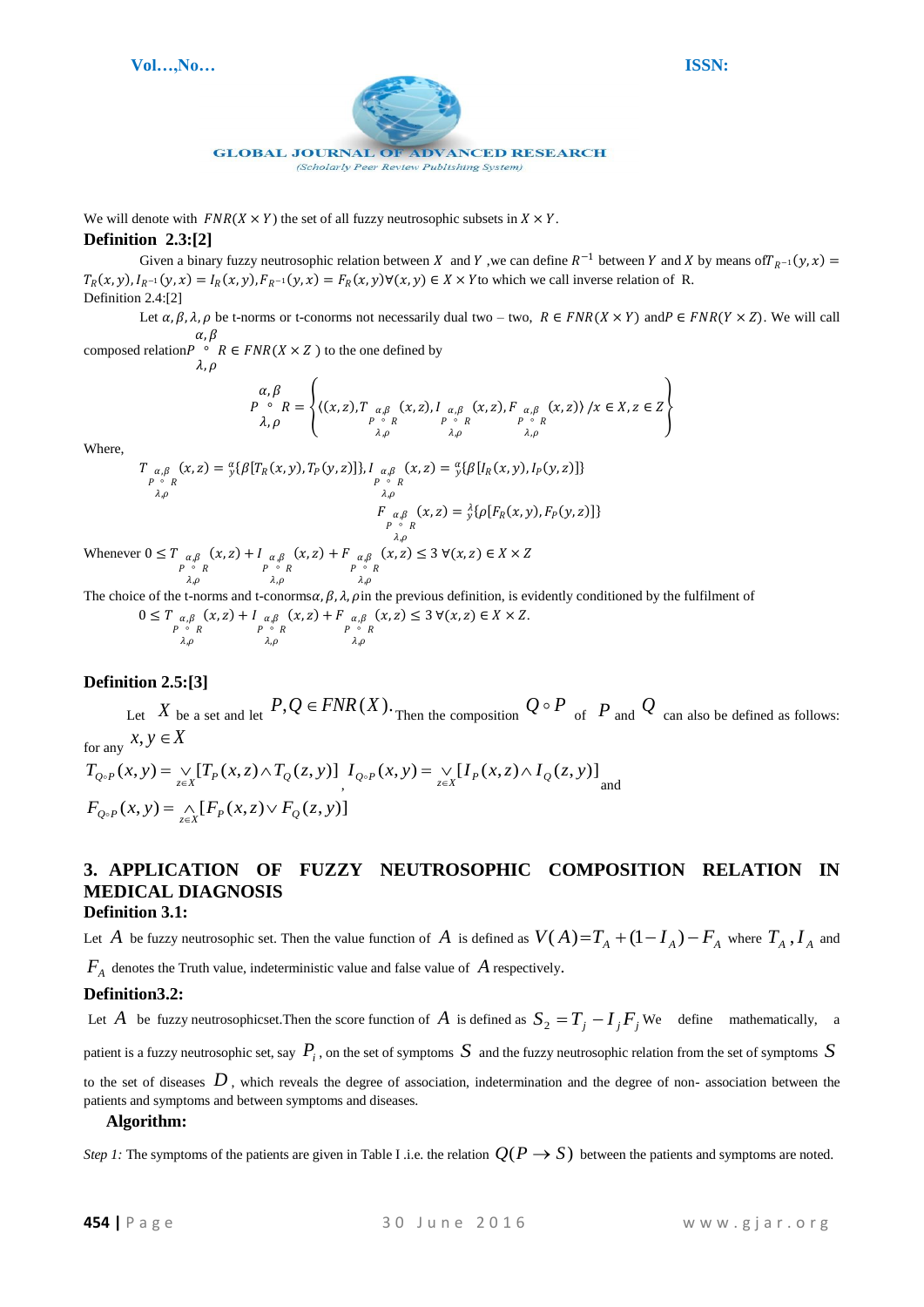

*Step 2:* The medical knowledge relating the symptoms with the set of diseases under consideration are noted in Table II.(i.e.,)the relation of symptoms and diseases  $R(S \to D)$  are given.

*Step 3:* The composition relation of patients and diseases  $T(P \to D)$  are found using the definition 2.4 and noted in Table III.

*Step 4: Calculate the value function by using the definition 3.1 for Table III and is given in Table IV.* 

*Step 5:* We apply score function for the table III using the definition 3.2 and it is given in Table V.

*Step 6:* The higher the score, higher is the possibility of the patient affected with the respective disease.

#### **Table 1: The symptoms of the patients**

|                  | Vomiting $(S_1)$ | Pain in Abdomen $(S_2)$ | Temperature( $S_3$ ) |
|------------------|------------------|-------------------------|----------------------|
| Patient $1(P_1)$ | (0.7, 0.4, 0.1)  | (0.8, 0.6, 0.7)         | (0.4, 0.8, 0.5)      |
| Patient $2(P_2)$ | (0.6, 0.5, 0.3)  | (0.6, 0.5, 0.2)         | (0.7, 0.9, 0.0)      |
| Patient $3(P_3)$ | (0.8, 0.4, 0.2)  | (0.5, 0.1, 0.5)         | (1.0, 0.5, 1.0)      |
| Patient $4(P_4)$ | (0.4, 0.6, 0.3)  | (0.5, 0.4, 0.8)         | (0.5, 0.6, 0.9)      |

#### **Table 2:The relation of symptoms and diseases.**

| R                   | <b>Intestinal Obstruction</b><br>(D1) | Inguinal Hernia (D2) | Appendicitis<br>(D3) | Ureteric Colic<br>(D4) |
|---------------------|---------------------------------------|----------------------|----------------------|------------------------|
| $V$ omiting(S1)     | (0.9, 0.6, 0.7)                       | (0.9, 1.0, 0.5)      | (0.9, 0.2, 0.8)      | (0.6.0.2, 0.3)         |
| Pain in Abdomen(S2) | (0.5, 0.3, 0.3)                       | (0.4, 0.6, 0.6)      | (0.4, 0.5, 0.3)      | (0.9, 0.5, 0.8)        |
| Temperature(S3)     | (0.8, 0.8, 0.9)                       | (0.7, 0.8, 0.3)      | (0.8, 0.1, 0.8)      | (0.3, 0.4, 0.5)        |

#### **Table 3: The composition relation of patients and diseases**

| T                | Intestinal Obstruction $(D_1)$ | Inguinal Hernia $(D_2)$ | Appendicitis<br>$(D_3)$ | Ureteric Colic<br>$(D_4)$ |
|------------------|--------------------------------|-------------------------|-------------------------|---------------------------|
| Patient $1(P_1)$ | (0.7, 0.8, 0.7)                | (0.7, 0.8, 0.5)         | (0.7, 0.5, 0.7)         | (0.8.0.5.0.3)             |
| Patient $2(P_2)$ | (0.7, 0.8, 0.3)                | (0.7, 0.8, 0.3)         | (0.7, 0.5, 0.3)         | (0.6, 0.5, 0.3)           |
| Patient $3(P_3)$ | (0.8, 0.5, 0.5)                | (0.8, 0.5, 0.5)         | (0.8, 0.2, 0.5)         | (0.6, 0.4, 0.3)           |
| Patient $4(P_4)$ | (0.5, 0.6, 0.7)                | (0.5, 0.6, 0.5)         | (0.5, 0.4, 0.8)         | (0.5, 0.4, 0.3)           |

#### **Table 4: Calculation of value function**

| Value function   | $D_1$ | $D_2$ | $D_3$ | $\mathbf{D}_4$ |
|------------------|-------|-------|-------|----------------|
| Patient $1(P_1)$ | 0.2   | 0.4   | 0.5   |                |
| Patient $2(P_2)$ | 0.6   | 0.6   | 0.9   | 0.8            |
| Patient $3(P_3)$ | 0.8   | 0.8   | 1.1   | 0.9            |
| Patient $4(P_4)$ | 0.2   | 0.4   | 0.3   | 0.8            |